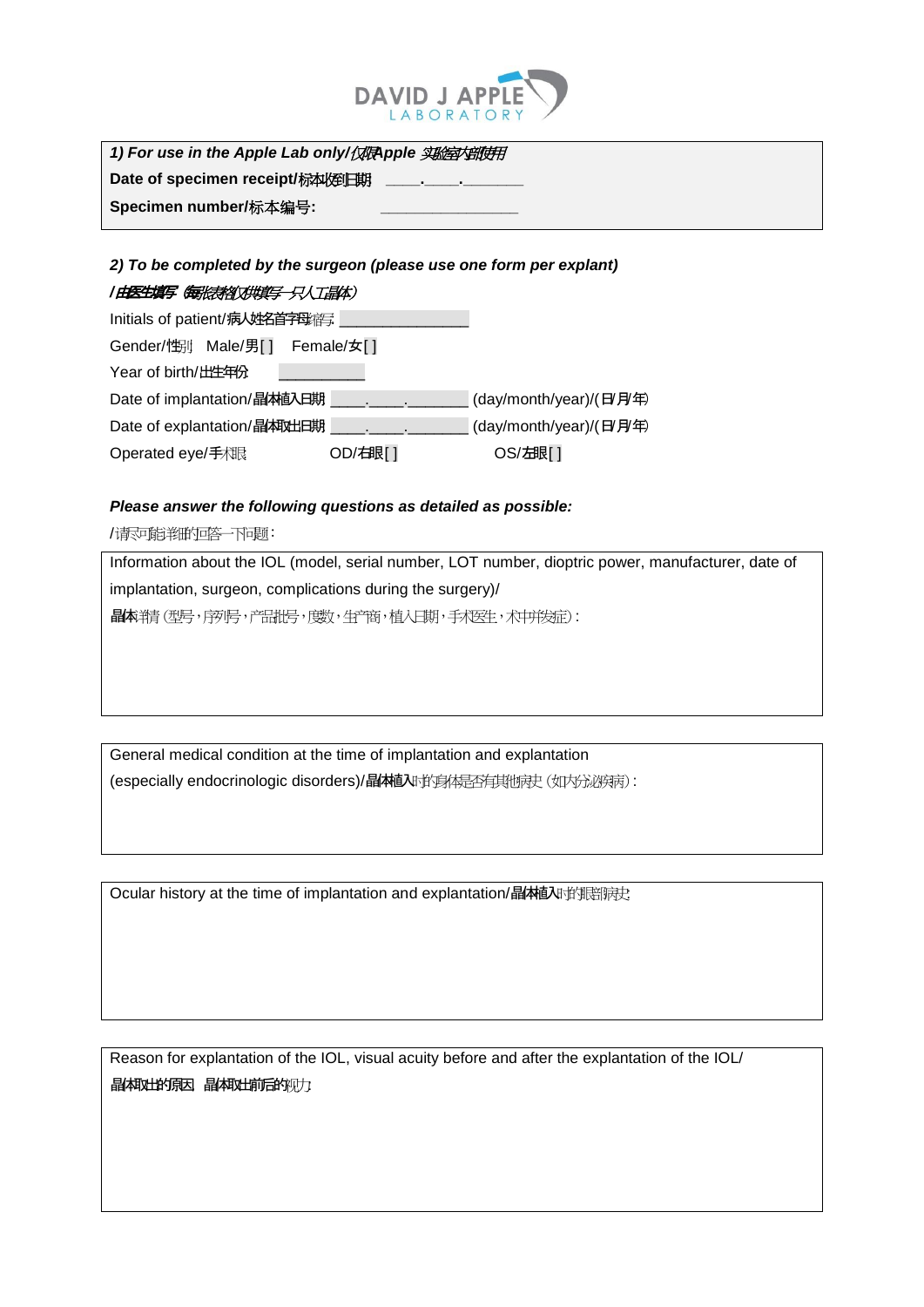Details on the current condition of the patient/病人现所简介 Has an IOL-exchange been performed/是否已经进行晶体置换? Is there an IOL in the fellow eye/非手术眼是否装有人工晶体?

Are there similar incidents known to you in other patients who have received the same IOL model/ 对于您所知其他装有可举些号人工晶体的病人,是否有类似情况发生?

Are laboratory results available/是否作实验检查课: Yes /是 (请付上结果) (please attach) [ ] No/否[ ]

Does an IOL document exist, in which the serial number and the manufacturing date of the IOL are documented? /是否有包含人工晶体序列号以及生产日期的相关文件? Yes (please attach) /是 (都仕结果) [ ] No/否 [ ]

Has this case been reported officially/此病例是否上报官方? Yes (please attach a copy of the report) /是 (講社封告复印件) [ ] No /否[ ]

The specimen was sent in the following state/人工晶体送达实验室时的状态:

- dry/干燥[ ]

- immersed in solution (please include details to the solution used, e.g. balanced salt solution)/浸包在容夜中(请说用所使用的具体容夜,例如平衡盐溶液)[]

\_\_\_\_\_\_\_\_\_\_\_\_\_\_\_\_\_\_\_\_\_\_\_\_\_\_\_\_\_\_\_\_\_\_\_\_\_\_\_\_\_\_\_\_\_\_\_\_\_\_\_\_\_\_\_\_\_\_\_\_\_\_

\_\_\_\_\_\_\_\_\_\_\_\_\_\_\_\_\_\_\_\_\_\_\_\_\_\_\_\_\_\_\_\_\_\_\_\_\_\_\_\_\_\_\_\_\_\_\_\_\_\_\_\_\_\_\_\_\_\_\_\_\_\_\_\_\_\_\_\_\_\_\_\_\_\_\_\_\_\_

\_\_\_\_\_\_\_\_\_\_\_\_\_\_\_\_\_\_\_\_\_\_\_\_\_\_\_\_\_\_\_\_\_\_\_\_\_\_\_\_\_\_\_\_\_\_\_\_\_\_\_\_\_\_\_\_\_\_\_\_\_\_\_\_\_\_\_\_\_\_\_\_\_

\_\_\_\_\_\_\_\_\_\_\_\_\_\_\_\_\_\_\_\_\_\_\_\_\_\_\_\_\_\_\_\_\_\_\_\_\_\_\_\_\_\_\_\_\_\_\_\_\_\_\_\_\_\_\_\_\_\_\_\_\_\_\_\_\_\_\_\_

\_\_\_\_\_\_\_\_\_\_\_\_\_\_\_\_\_\_\_\_\_\_\_\_\_\_\_\_\_\_\_\_\_\_\_\_\_\_\_\_\_\_\_\_\_\_\_\_\_\_\_\_\_\_\_\_\_\_\_\_\_\_\_\_\_\_\_\_\_\_\_\_\_\_\_\_\_\_\_\_\_

Name of the surgeon/手术医生姓名

Adress/地址:

Phone电话Fax传真/E-mail电子邮件:

Other comments and reason for IOL analysis/其他关于取出人工晶体的淅和意见: